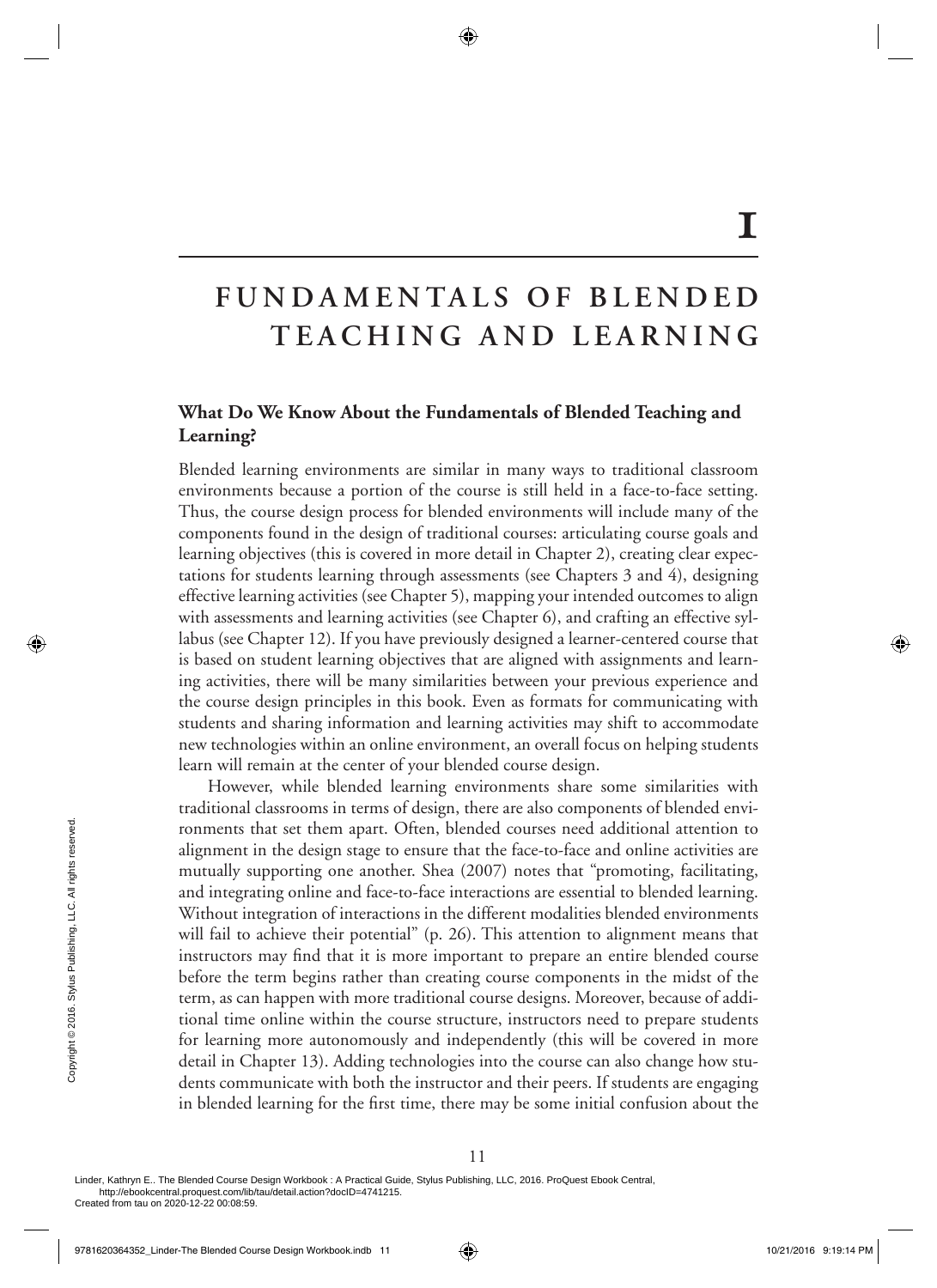format and course expectations. Considering these challenges from the outset can help to mitigate them before the course begins.

In the following sections, I elaborate on the importance of designing a course using backward design principles and explore how the blended environment brings about changing roles for teachers and students, including a shift from pedagogical to andragogical frameworks.

#### *Backward Course Design for the Blended Classroom*

Backward design (Wiggins & McTighe, 2005) is an approach to compiling a course that starts with the intended outcomes for student learning (see Figure 1.1). Instructors begin by reflecting on what students should know and be able to do upon successful completion of the course.

Then, based on these outcomes, instructors design assessments so that students can provide evidence of their learning. Learning activities and assignments are then created to help support each student's progress in the course and evaluate their level of learning (see Chapters 3 and 4 for more on assessing student learning in the blended environment).

Many instructors engage in some level of backward design instinctually, even if they have never heard of the philosophy before, because they are attempting to create a learning-centered course. An important component of backward design, however, is the setting aside of content until the intended outcomes are established. Not focusing on content coverage as a primary component of course design can be challenging for those who are new to backward design, but drafting intended outcomes first can help to ensure that your course planning keeps student learning at the center as you create and align different course elements. Each chapter of this workbook will help you to create a different piece of your course, aligning each component along the way.

## *Changing Roles of Teachers and Students: Pedagogy Versus Andragogy*

Despite some fundamental similarities between traditional and blended environments, both instructors and students will notice significant changes in their roles in the classroom



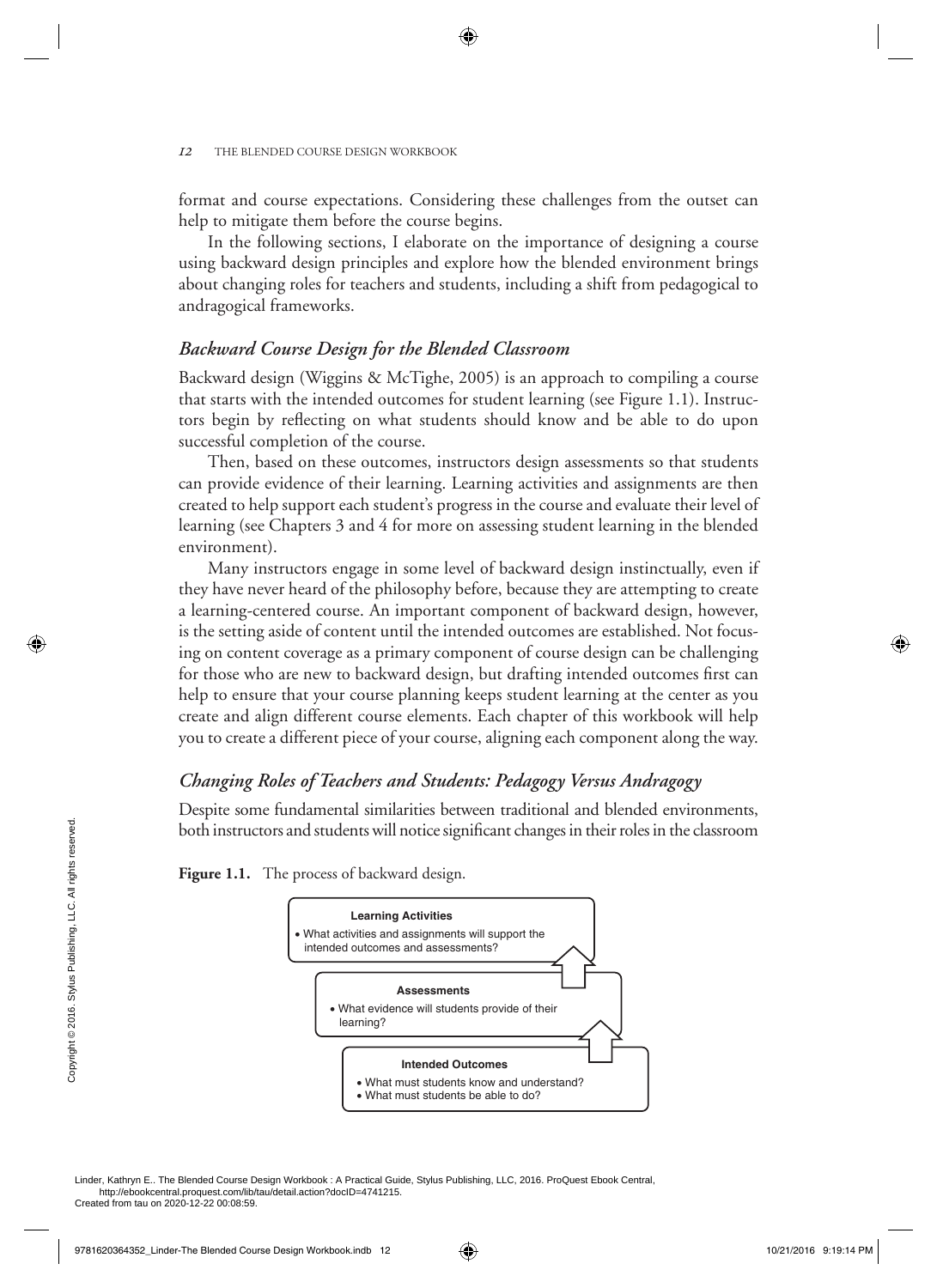**BOX 1.1 Best Practice Tip**

When transitioning a traditional course to a blended model, instructors should be attentive to the credit hours for the course so they can ensure that students are not being asked to do extra online work for the same amount of credits. Rather than just adding online components to already existing course requirements, remember that online components in blended learning environments are intended to *replace* face-to-face time.

and in the online environment. One key shift is from a pedagogical environment to one that is more andragogical. Although many instructors use the term *pedagogy* as a catchall for describing their teaching strategies, *andragogy*, or teaching methods for adult learners (Knowles, 1980), might be a more appropriate description, particularly in the blended classroom. Even if you have never heard of andragogy before, if you have practiced student-centered teaching then you are probably using some of the methods and strategies of andragogy to engage and motivate your students. Based on Knowles' (1980) principles of andragogy, Caulfield (2011) articulated the differences between pedagogical and andragogical methods of teaching and learning for the blended classroom (see Table 1.1).

Andragogy becomes a central component of the blended environment because of the shift to online tools and technologies where students are being asked to do more learning on their own. Students in blended courses often must hone their time management skills, learn how to be more self-directed with the range of resources available to them online, and be more proactive about asking questions when they are confused with course materials. If online and face-to-face activities for the course are truly aligned, then prepared students will have a solid comprehension of the online content and will be able to actively participate in the in-class activities and discussions, and vice versa. Missing either component can disrupt the student learning experience and cause students to fall behind. Unfortunately, because of the fast pace of many blended courses, students who fall behind often find it difficult to catch up. (See Box 1.1 for a best practice tip related to student workload.)

As mentioned previously, instructors transitioning courses to a blended modality must be prepared to do much of the design work up front. It can also be challenging for some instructors to be more "hands-off" in the blended classroom because of the increase in autonomous student learning. Instructors may find themselves replacing more direct instruction, in which the teacher is primarily responsible for students' learning, with a guided inquiry model through which students take on additional responsibility for their learning. In the blended environment, instructors should also plan for additional time during the semester to communicate with students through the online tools in the course as well as via email. As Carroll-Barefield, Smith, Prince, and Campbell (2005) note, "often, online instructors are inundated with emails from students asking questions about assignments and tests when the answers to their questions are offered very prominently within the online course materials." Exercise from the production of the production of the production of the production of the production of the production of the production of the production of the production of the production of the production of the produc

Linder, Kathryn E.. The Blended Course Design Workbook : A Practical Guide, Stylus Publishing, LLC, 2016. ProQuest Ebook Central, http://ebookcentral.proquest.com/lib/tau/detail.action?docID=4741215.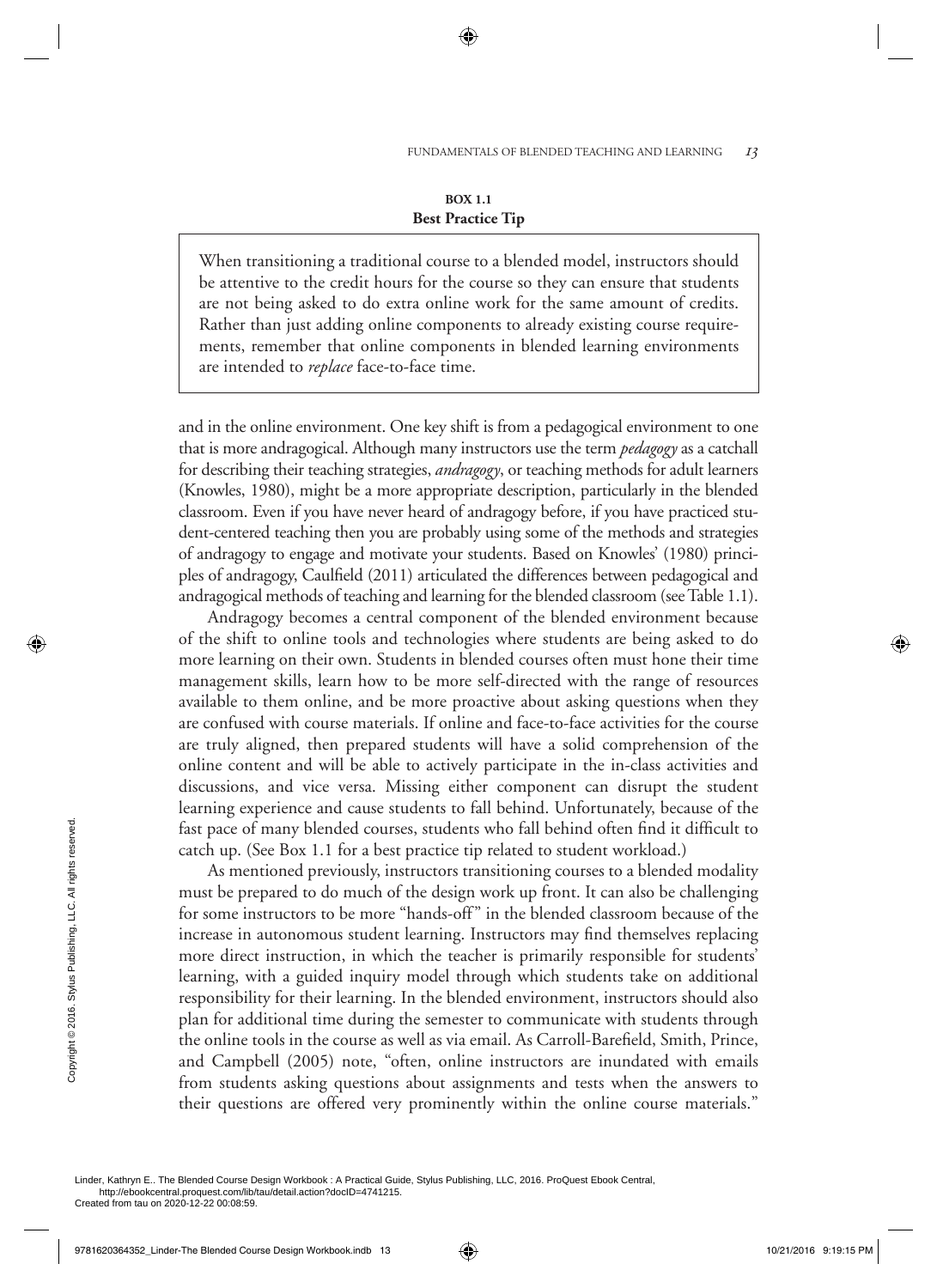| Pedagogical Principles                                                                                             | Andragogical Principles                                                                                                                                                 |
|--------------------------------------------------------------------------------------------------------------------|-------------------------------------------------------------------------------------------------------------------------------------------------------------------------|
| Learners learn what the teacher tells them<br>they need to know                                                    | Learners need to know why information is<br>important to learn; educators need to make<br>this evident                                                                  |
| Learning is the primary responsibility of<br>the teacher                                                           | Learning is the primary responsibility of<br>the learner                                                                                                                |
| Transferring information is the most<br>frequently used method of teaching, and<br>learner experience is minimized | Drawing on the individual's personal<br>experience and relating that experience to<br>information from the discipline is the most<br>frequently used method of teaching |
| Readiness to learn course content is<br>determined by the teacher and uniformly<br>applies to the entire class     | Applying scaffolding techniques, such as<br>group interaction, simulation, and case<br>analysis, is frequently used to enhance each<br>individual's readiness to learn  |
| Content to be learned is determined by the<br>logic of the discipline                                              | Information is best learned when applied<br>to real-life situations that are relevant to the<br>learner                                                                 |
| External motivators (grades, monetary<br>rewards) are considered primary motivators<br>of learning                 | Intrinsic motivators (self-esteem, need to<br>achieve) are more important than extrinsic<br>motivators                                                                  |

**TABLE 1.1. Principles of Pedagogy and Andragogy**

Caulfield, 2011, p. 9; © 2011, Stylus Publishing. Reproduced with permission.

A well-designed online environment can certainly impact this phenomenon, but less face-to-face time with students can result in an increase in online communication for instructors throughout the term, especially when students are new to the blended environment.

One area where instructors can intentionally articulate the balance between andragogy and pedagogy in their blended course is in how (and how much) they choose to incorporate the use of technology. As Christensen (2003) notes, "finding the right blend of online and face-to-face instruction is a balancing act for both instructors and students" (p. 242); this blend can take several iterations of a course to perfect. Creating or linking to tutorials for how to use foundational technologies for the course is one method to ensure student success. It is also recommended to not include too many technological tools in one course (particularly if those tools are new to the instructor) and instead focus on integrating one to three tools that are central to the course learning objectives. For example, an instructor may choose to augment in-class discussions by incorporating the online discussion board feature of an LMS, use video lectures to help communicate course content, and have students interact in small groups outside of class through the LMS chat feature. Exercise the cours of the cours of the cours of the cours of the cours in-class disc<br>
grade and the cours in-class disc<br>
grade and the cours in-class disc<br>
grade and group<br>
the cours in-class disc<br>
grade wideo le small gro

As one scholar notes, the increase in student autonomy in the blended and online classroom means that "students also need to learn to study effectively online"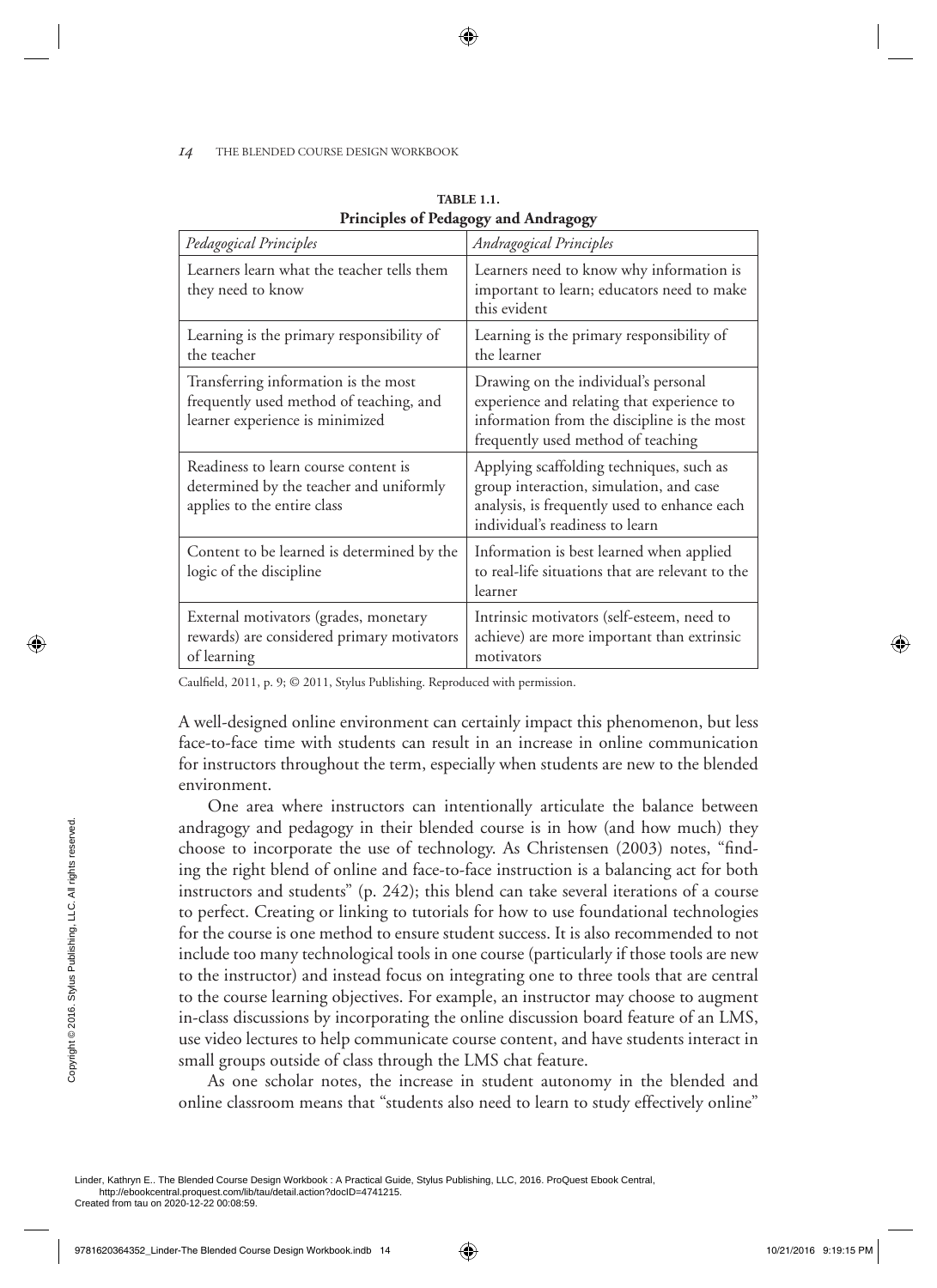(Appana, 2008, p. 18). In addition to a student orientation to the blended learning structure and the main technologies to be utilized in the course, I also recommend that the instructor discuss how students can best succeed in the course through time management, self-directed learning, and taking advantage of in-class time to ask questions and clarify out-of-class work. Students should be informed of the differences of the blended method as soon as possible upon registering for a blended course. Several institutions have marked blended courses during the registration process and included a definition of *blended learning* in the course description so that students are well aware of what they are signing up for. Having the LMS site set up for students to access early is also a helpful way to introduce students to the course structure before they meet with an instructor face-to-face. Chapter 13 offers additional strategies to encourage student success in the blended classroom.

In the step-by-step guide that follows, you will have an opportunity to learn from blended instructors who have gone before you and explore your own plans for using pedagogical and andragogical principles and activities in the blended course you are designing. As you complete the activities in this chapter, use Table 1.2 to make notes on the similarities and differences you notice between traditional and blended courses.

|                                                                                                                                 | <b>Similarities</b> | Differences |  |  |
|---------------------------------------------------------------------------------------------------------------------------------|---------------------|-------------|--|--|
|                                                                                                                                 |                     |             |  |  |
|                                                                                                                                 |                     |             |  |  |
|                                                                                                                                 |                     |             |  |  |
|                                                                                                                                 |                     |             |  |  |
|                                                                                                                                 |                     |             |  |  |
|                                                                                                                                 |                     |             |  |  |
|                                                                                                                                 |                     |             |  |  |
|                                                                                                                                 |                     |             |  |  |
|                                                                                                                                 |                     |             |  |  |
|                                                                                                                                 |                     |             |  |  |
|                                                                                                                                 |                     |             |  |  |
| Copyright © 2016. Stylus Publishing, LLC. All rights reserved.                                                                  |                     |             |  |  |
|                                                                                                                                 |                     |             |  |  |
|                                                                                                                                 |                     |             |  |  |
|                                                                                                                                 |                     |             |  |  |
|                                                                                                                                 |                     |             |  |  |
|                                                                                                                                 |                     |             |  |  |
|                                                                                                                                 |                     |             |  |  |
|                                                                                                                                 |                     |             |  |  |
|                                                                                                                                 |                     |             |  |  |
|                                                                                                                                 |                     |             |  |  |
| Linder, Kathryn E The Blended Course Design Workbook : A Practical Guide, Stylus Publishing, LLC, 2016. ProQuest Ebook Central, |                     |             |  |  |
| http://ebookcentral.proquest.com/lib/tau/detail.action?docID=4741215.<br>Created from tau on 2020-12-22 00:08:59.               |                     |             |  |  |

**TABLE 1.2. Similarities and Differences Between Traditional and Blended Courses**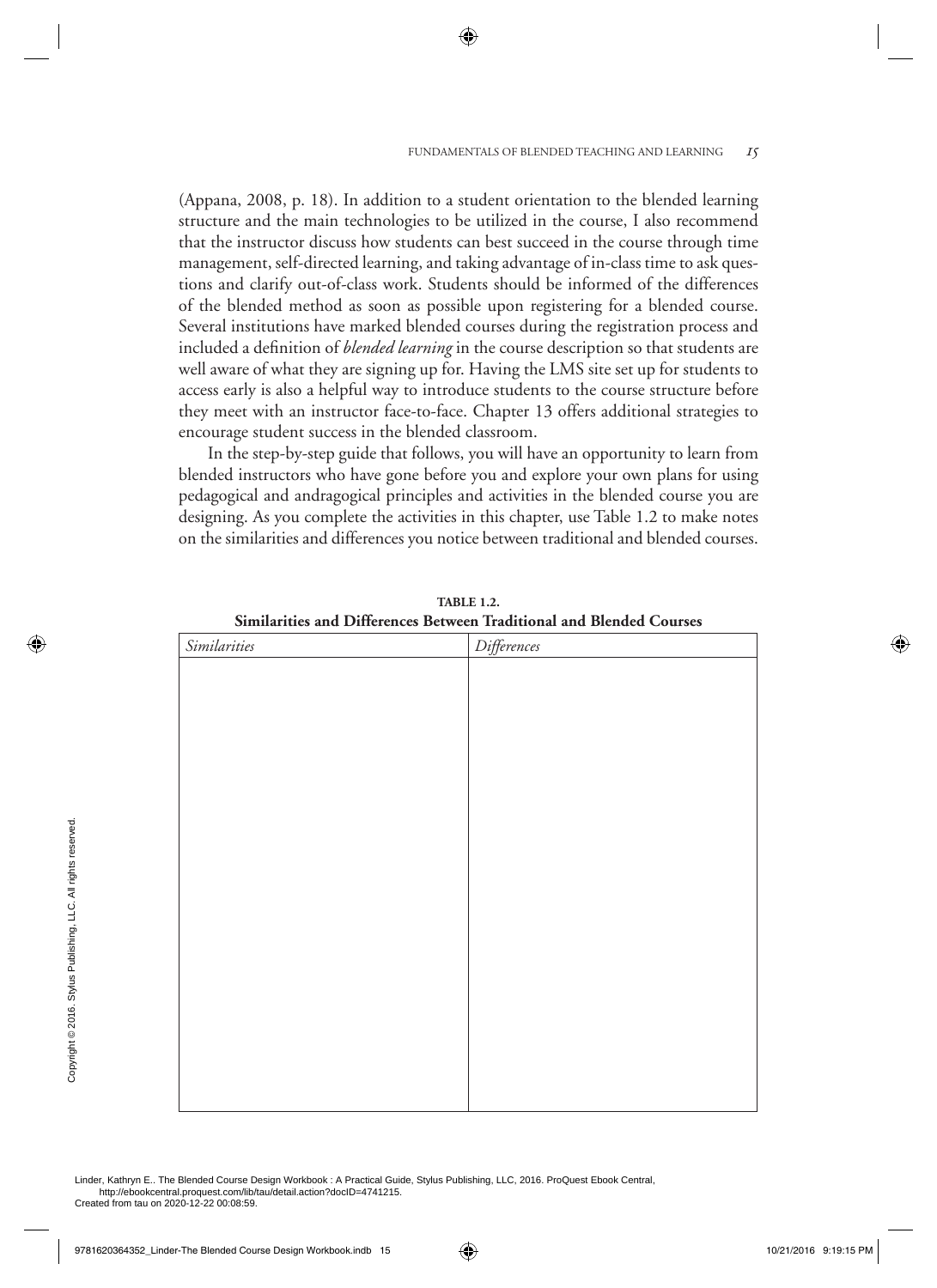# **A Step-by-Step Guide to Fundamentals of Blended Teaching and Learning**

As you embark on your blended course design work, take some time to reflect on the similarities and differences between your experiences designing and teaching traditional courses and the design steps for creating your new blended learning environments (use Table 1.2 as a template). This reflection will help you to decide what components are important to keep as well as what kinds of changes you may want to make as you transition your course to a blended modality.

#### *Interviewing an Experienced Blended Course Instructor*

Before you start designing your blended course, I recommend finding someone who has previously taught in the blended format (preferably on your campus, but another campus is also fine), so that you can learn from their experience. Here are some potential questions to get you started:

1. What changes have you noticed in the role of the teacher in the blended environment?

2. What changes have you noticed in the role of the student in a blended environment?

3. What has most surprised you about your experience teaching a blended course?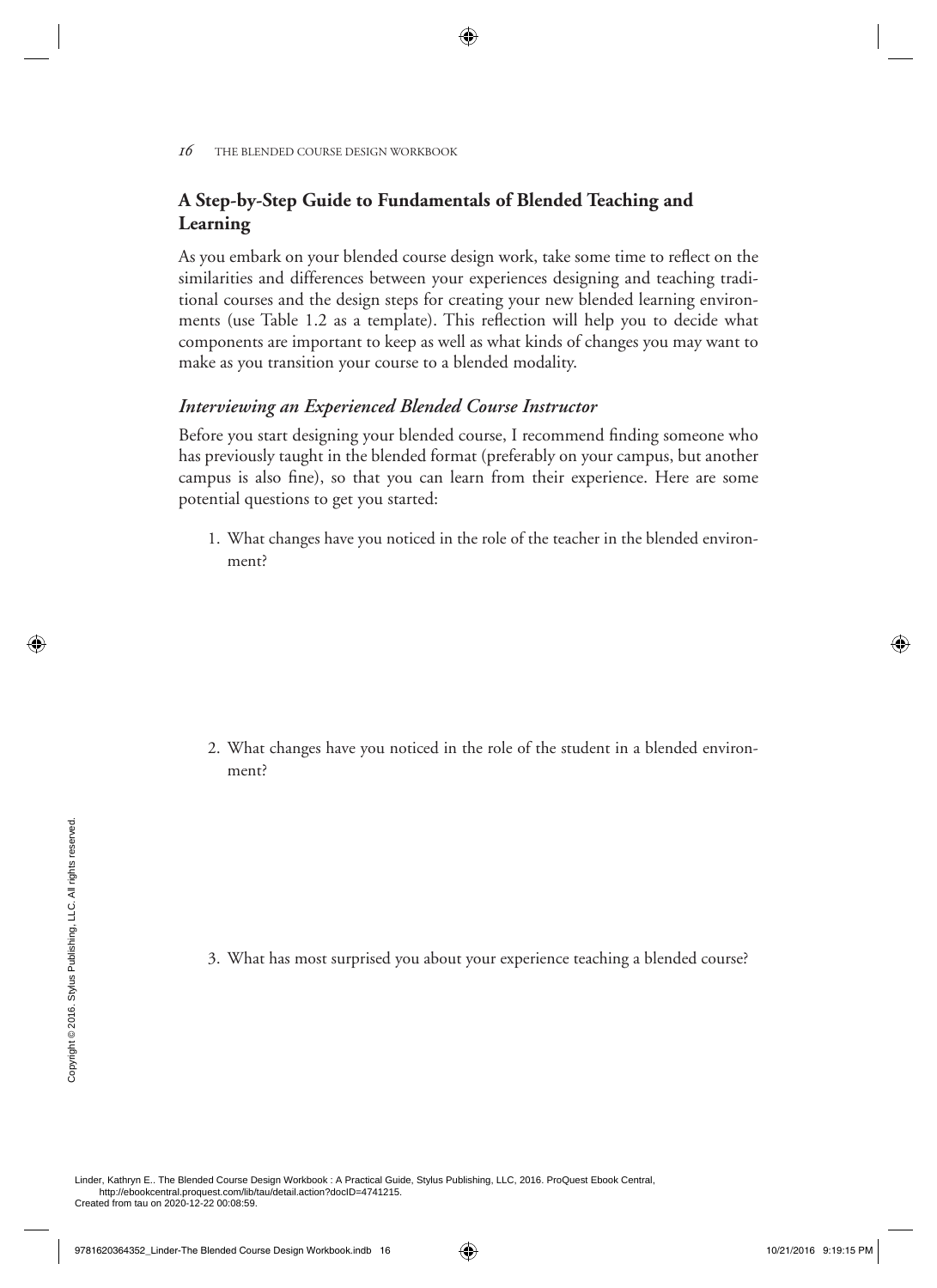- 4. What kind of support was most helpful when you designed and implemented your blended course? What specific campus resources, units, offices, or people helped you?
- 5. What else would you like to share about your blended teaching experience (i.e., things you wish you had known, suggestions, encouragement, etc.)?

## *Exploring Pedagogical and Andragogical Principles*

Based on the discussion of andragogy and pedagogy earlier in the chapter, where do you see components of within both your traditional courses and the blended course you are designing? There is a range of models for how you can incorporate both methods into your teaching in the blended classroom. For example, depending on the level of experience your students have with online learning, you may want to include intentional pedagogically oriented activities in the beginning until they feel comfortable with the technology and environment (see Figure 1.2). The level of your students (first-year students, seniors, graduate students) will also impact these choices.

Using Caulfield's (2011) descriptions of pedagogy and andragogy, Table 1.3 allows you to explore how you see particular pedagogical and andragogical principles occurring within the blended course that you are designing. (While you may not be able to entirely fill in Table 1.3 at this early stage of your course design, I encourage you to reflect on which components of your course are pedagogical and andragogical as you complete the remaining activities in the workbook. You may want to earmark this page and come back to it later.)

**Figure 1.2.** A spectrum of pedagogical and andragogical activities.



Linder, Kathryn E.. The Blended Course Design Workbook : A Practical Guide, Stylus Publishing, LLC, 2016. ProQuest Ebook Central, http://ebookcentral.proquest.com/lib/tau/detail.action?docID=4741215.<br>Created from tau on 2020-12-22 00:08:59.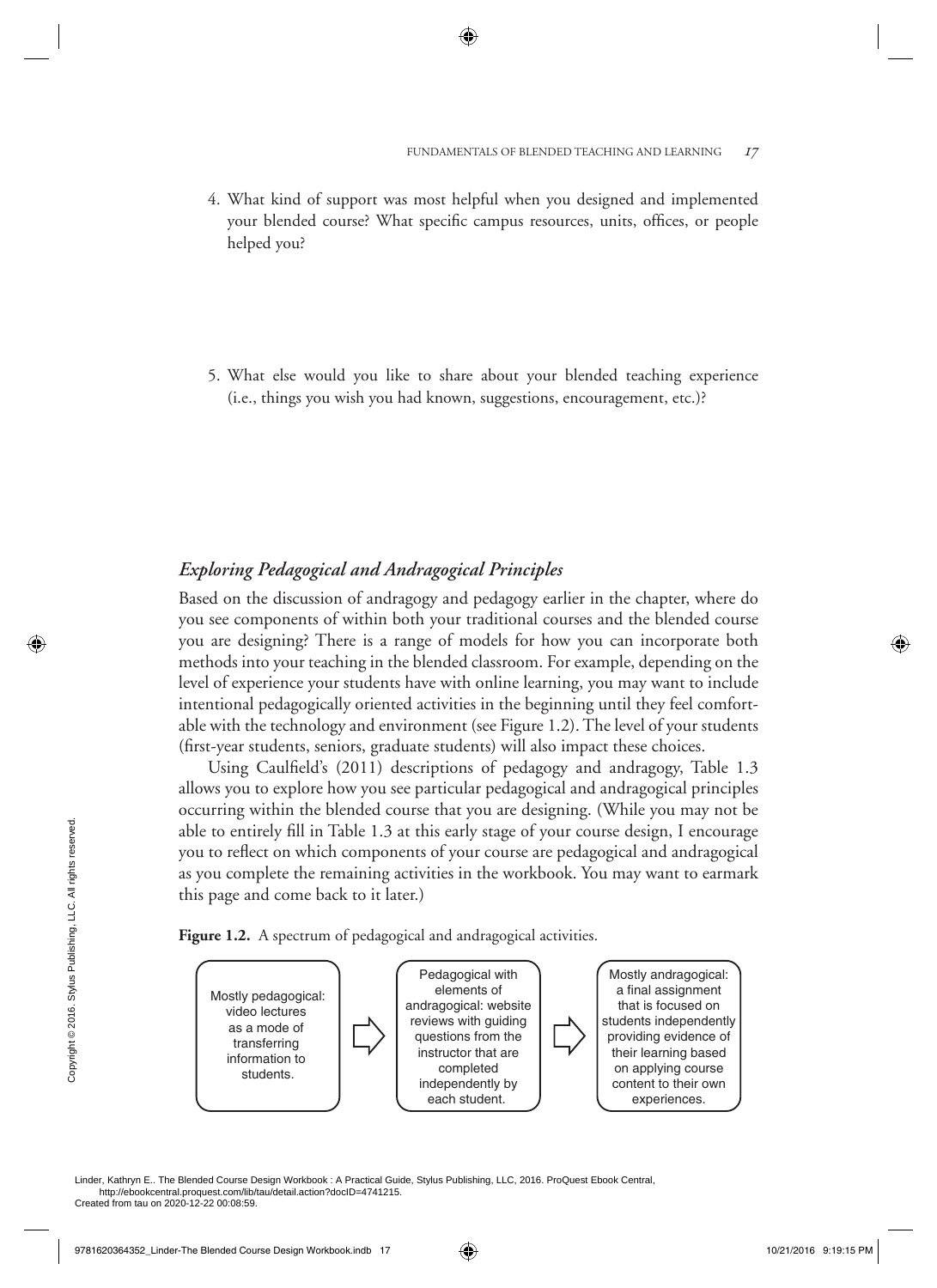| <b>TABLE 1.3.</b><br>Applying Pedagogical and Andragogical Principles to Your Course                               |          |                                                                                                                                                                         |          |  |
|--------------------------------------------------------------------------------------------------------------------|----------|-------------------------------------------------------------------------------------------------------------------------------------------------------------------------|----------|--|
| Pedagogical Principles                                                                                             | My Class | Andragogical Principles                                                                                                                                                 | My Class |  |
| Learners learn what the teacher tells<br>them they need to know                                                    |          | Learners need to know why information<br>is important to learn; educators need to<br>make this evident                                                                  |          |  |
| Learning is the primary responsibility<br>of the teacher                                                           |          | Learning is the primary responsibility of<br>the learner                                                                                                                |          |  |
| Transferring information is the most<br>frequently used method of teaching,<br>and learner experience is minimized |          | Drawing on the individual's personal<br>experience and relating that experience<br>to information from the discipline is the<br>most frequently used method of teaching |          |  |
| Readiness to learn course content<br>is determined by the teacher and<br>uniformly applies to the entire class     |          | Applying scaffolding techniques, such as<br>group interaction, simulation, and case<br>analysis, is frequently used to enhance<br>each individual's readiness to learn  |          |  |
| Content to be learned is determined<br>by the logic of the discipline                                              |          | Information is best learned when applied<br>to real-life situations that are relevant to<br>the learner                                                                 |          |  |
| External motivators (grades, monetary<br>rewards) are considered primary<br>motivators of learning                 |          | Intrinsic motivators (self-esteem, need<br>to achieve) are more important than<br>extrinsic motivators                                                                  |          |  |

**TABLE 1.3. Applying Pedagogical and Andragogical Principles to Your Course**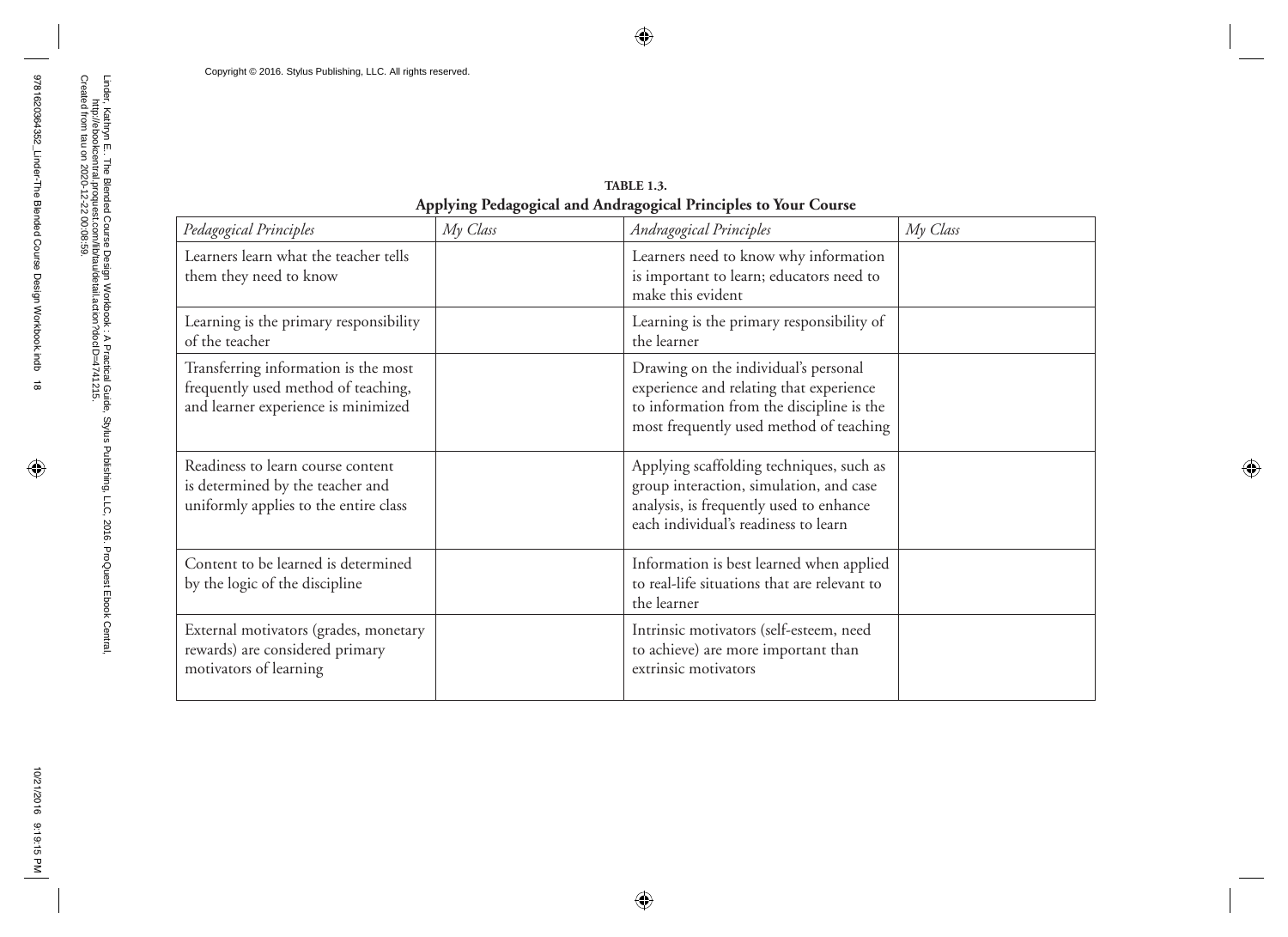As you begin the process of designing your course, it is important to keep in mind the fundamentals of blended teaching and learning discussed in this chapter. Employing the backward design process and reflecting on principles of pedagogy and andragogy will help you to build a sturdy foundation as you continue to layer in course design components through the activities included in the following chapters.

#### **Key Ideas From Chapter 1**

- Blended models of teaching and learning have important differences from traditional models.
- Backward design is a set of principles that can ensure that the creation of your blended course is student-centered.
- Knowing the differences between pedagogical and andragogical methods can help you to design appropriate learning activities that will best fit your students in a blended course environment.

## **Questions for Faculty**

- What will be the biggest change for you in transitioning from a traditional to a blended course modality? What opportunities or challenges arise from this change?
- To what degree are the courses you teach pedagogical or andragogical? Do you think that your choices to be pedagogical or andragogical are disciplinespecific?
- What level of experience do you have with backward course design? Will it be challenging to focus on design before content coverage? Why or why not?

### **Questions for Administrators**

- How are students made aware that they are registered for a blended course?
- How are faculty assigned to teach blended courses on your campus?
- What resources do you have on campus (e.g., a teaching and learning center or an instructional technology group) that you can leverage to assist faculty with blended course design?
- What resources do you have on campus (e.g., a teaching and learning center or an instructional technology group) that you can leverage to assist faculty with learning the technologies they will need to use to successfully teach a blended course?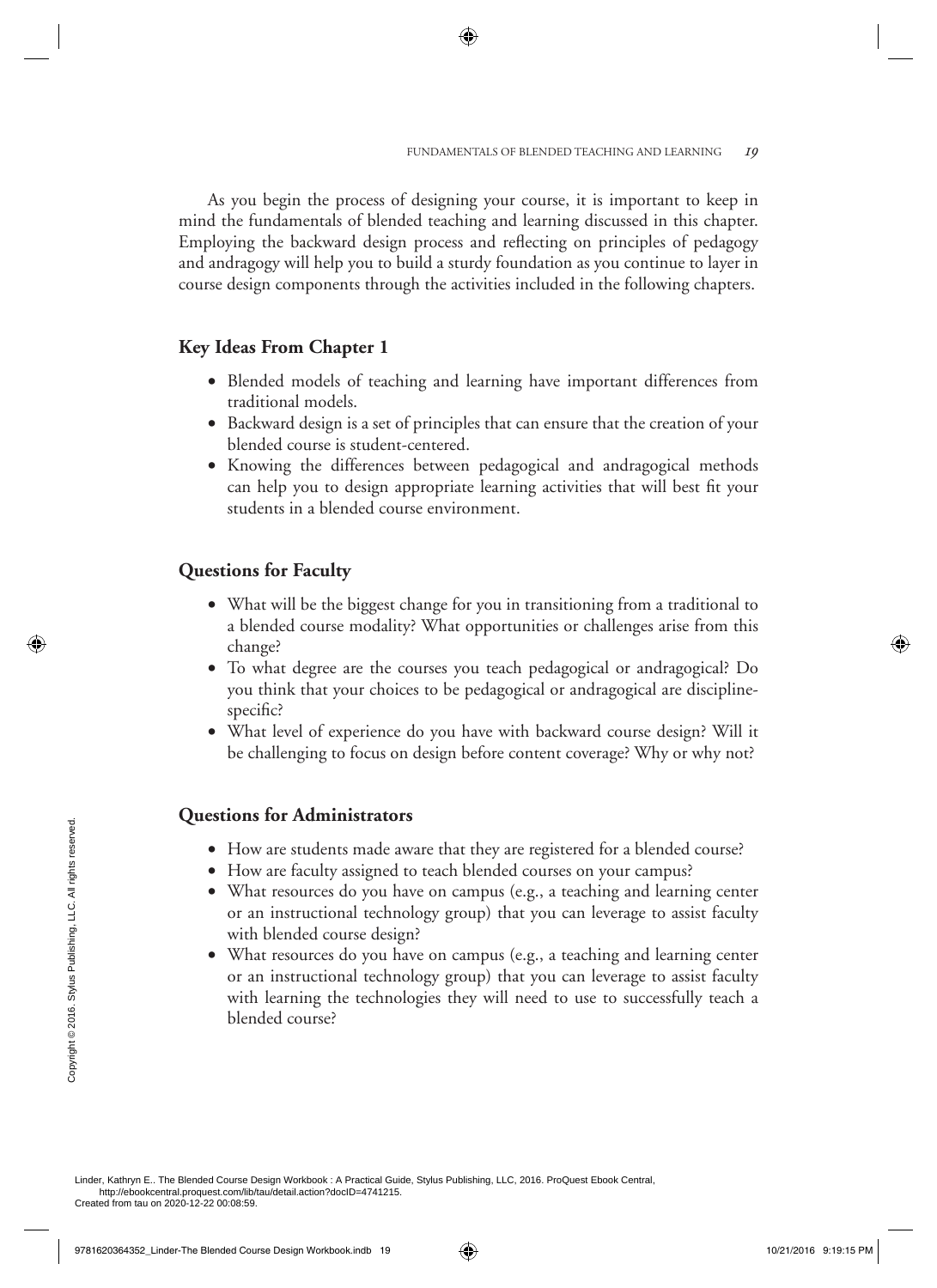# **Documenting Your Course Design Progress**

| Course Design Steps                                                                                                                                                                                                                                                                                                                                                                                                                                                                                                                                                                                                                                                      | In Your LMS Sandbox                                                                                                                |
|--------------------------------------------------------------------------------------------------------------------------------------------------------------------------------------------------------------------------------------------------------------------------------------------------------------------------------------------------------------------------------------------------------------------------------------------------------------------------------------------------------------------------------------------------------------------------------------------------------------------------------------------------------------------------|------------------------------------------------------------------------------------------------------------------------------------|
| • Based on what you have read in<br>this chapter, use Table 1.2 to reflect<br>on the similarities and differences<br>between traditional courses you<br>have taught and what you envision<br>for your blended course.<br>• Complete an interview with<br>an experienced blended course<br>instructor to see what advice they<br>can offer as you begin the blended<br>course design process.<br>• Explore the pedagogical and<br>andragogical principles in your own<br>teaching using Table 1.3.<br>• If you will be redesigning a<br>previously taught course, gather all<br>of your course materials in one place<br>(physically or digitally) for easy<br>reference. | • Establish an LMS sandbox space to<br>work in through your institution's<br>academic computing or instructional<br>design office. |

**TABLE 1.4. Documenting Your Course Design Progress**